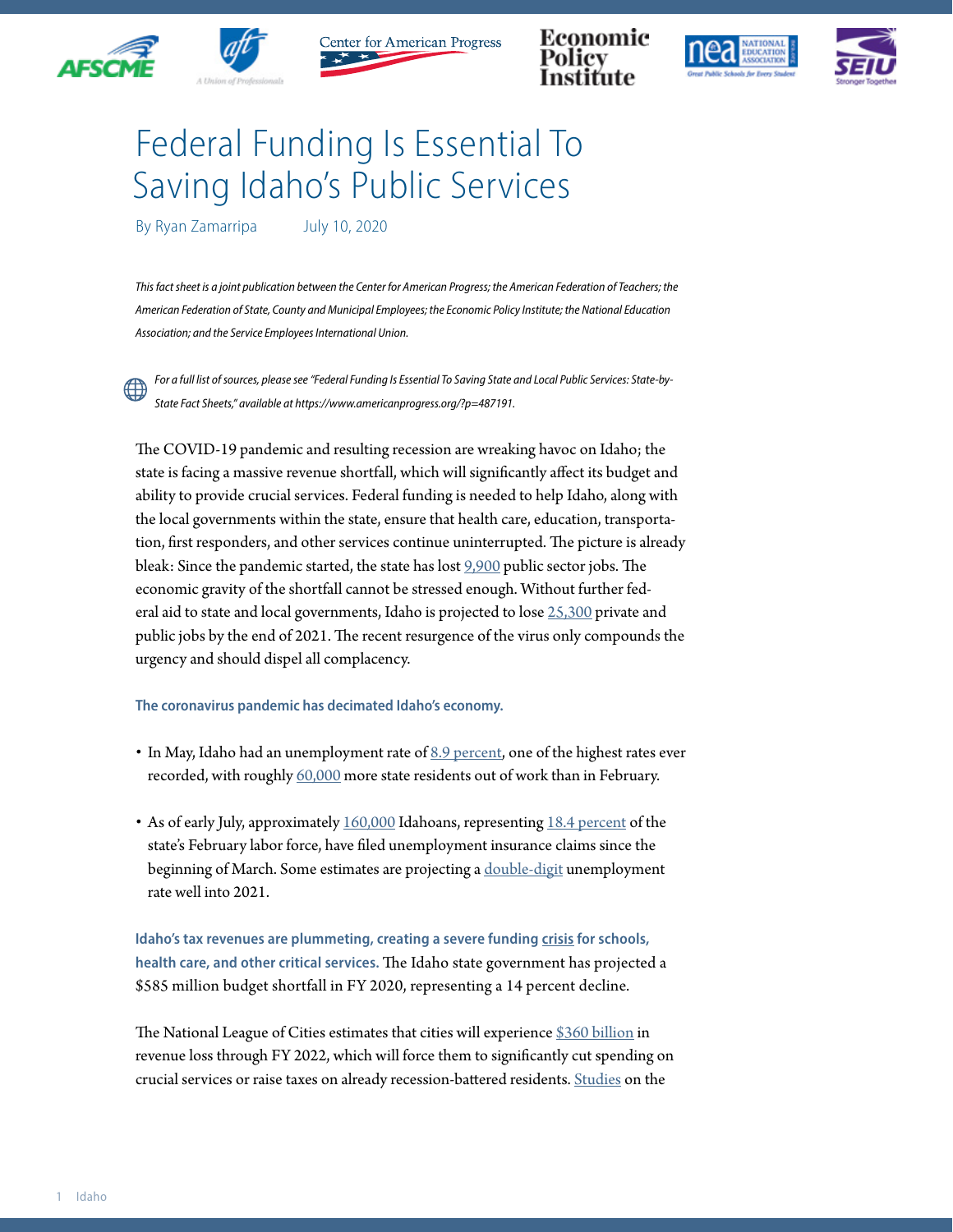Great Recession have found that forcing states to deal with severe budget constraints through austerity dampen long-term gross domestic product (GDP), prolong spells of high unemployment, and extend recessions.

## **Between February and May, [9,900](https://www.bls.gov/news.release/laus.t03.htm) public sector workers were laid off in Idaho.**

• The National Education Association has estimated that by the end of FY 2022, Idaho could lose roughly  $12,800$  education jobs as a result of the decline in the state general revenues that fund education.

**These job losses could get much worse.** A recent analysis conducted by the Economic Policy Institute estimates that without federal action, Idaho will lose a combined total of [25,300](https://www.epi.org/blog/without-federal-aid-to-state-and-local-governments-5-3-million-workers-will-likely-lose-their-jobs-by-the-end-of-2021-see-estimated-job-losses-by-state/) public and private jobs by the end of 2021.

**Health care in Idaho is also in jeopardy.** The Urban Institute has projected that Medicaid caseloads could increase by as much as [99,000](https://www.urban.org/research/publication/how-covid-19-recession-could-affect-health-insurance-coverage/view/full_report), or 33.9 percent, through FY 2021—a massive and unprecedented spike. Idaho desperately needs help to cover those who are newly unemployed and expected to enroll in Medicaid and to offset extra Medicaid costs related to COVID-19. Without proper funding, the state will be unable to treat at-risk patients, keep families healthy, or provide lifesaving care. Funding Medicaid is critical to ensuring that Idaho can respond effectively to the coronavirus public health crisis and the current economic recession.

The **Health and Economic Recovery Omnibus Emergency Solutions (HEROES) Act**, which passed the U.S. House of Representatives on May 15 with bipartisan support, includes provisions that would help Idaho avoid additional layoffs and devastating cuts to services.

Specifically, it would:

- Allocate [\\$3.8 billion](https://www.speaker.gov/heroesact) to the government of Idaho and [\\$1.6 billion](https://www.speaker.gov/heroesact) to its localities over a span of two years, saving thousands of jobs and helping to maintain the uninterrupted delivery of public services such as health care, first responders, and safe drinking water.
- Increase Idaho's Federal Medical Assistance Percentage (FMAP) and provide an additional [\\$900 million](https://www.cbpp.org/blog/pelosi-bill-includes-much-needed-medicaid-funding-for-states) in Medicaid dollars to Idaho over an 18-month period.
- Provide [\\$474 million](https://educationvotes.nea.org/wp-content/uploads/2020/06/Revised-NEA-Estimates-in-Support-of-the-HEROES-Act-06-06-2020.pdf?_ga=2.17671737.1424969520.1591579607-1012899167.1494591151) for education in Idaho, including [\\$308 million](https://educationvotes.nea.org/wp-content/uploads/2020/06/Revised-NEA-Estimates-in-Support-of-the-HEROES-Act-06-06-2020.pdf?_ga=2.17671737.1424969520.1591579607-1012899167.1494591151) for public K-12 schools and [\\$142 million](https://educationvotes.nea.org/wp-content/uploads/2020/06/Revised-NEA-Estimates-in-Support-of-the-HEROES-Act-06-06-2020.pdf?_ga=2.17671737.1424969520.1591579607-1012899167.1494591151) to public colleges and universities, which would save an estimated [4,700](https://educationvotes.nea.org/wp-content/uploads/2020/06/Revised-NEA-Estimates-in-Support-of-the-HEROES-Act-06-06-2020.pdf?_ga=2.17671737.1424969520.1591579607-1012899167.1494591151) jobs supporting K-12 education and [1,100](https://educationvotes.nea.org/wp-content/uploads/2020/06/Revised-NEA-Estimates-in-Support-of-the-HEROES-Act-06-06-2020.pdf?_ga=2.17671737.1424969520.1591579607-1012899167.1494591151) supporting higher education. This funding would help strengthen distance learning and teaching strategies to keep students and teachers healthy.